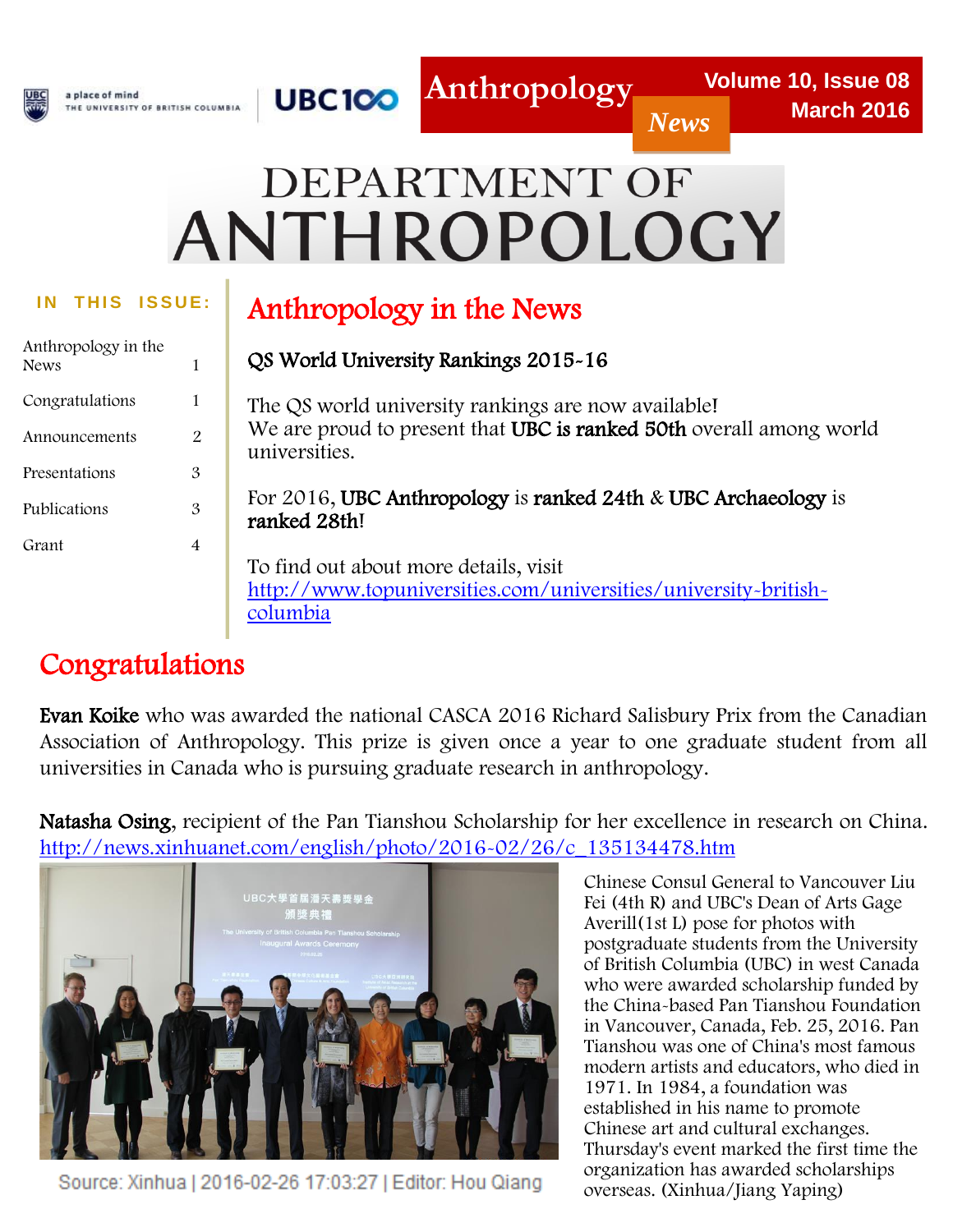## Announcements



The anthropology professors and students (and one outside anthropology but whose work is linked to it) featured in this photo were invited guests to the Dean's Reception for Graduating Student Leaders honouring all students nominated and thus named as Graduating Student Leaders for UBC for the year, held on Tuesday, March 22, 2016. Pictured left to right are: Dr. Millie Creighton, Mr. Aadil Brar (nominated by Dr. Sara Shneiderman), Ms. Jaylene Olsen (nominated by two people outside of Anthropology), Ms. Jessica Lam, in front (nominated by Dr. Millie Creighton), Mr. Lucas Wright, in rear (nominated by Dr.

willie Creighton), wis. Charlotte Grant (nominated by Dr. Millie Creighton), Dr. Mark Turin<br>and Mr. Aidan Pine (while not in the Department of Anthropology Aidan Pine works with and  $\ddot{\ }$ Millie Creighton), Ms. Charlotte Grant (nominated by Dr. Millie Creighton), Dr. Mark Turin was nominated by Dr. Mark Turin and he received one of the specific awards).



Four members of the Department of Anthropology were invited for a special diplomatic dinner held at the Official Residence of the Consul General, Republic of Korea in Vancouver, held on March 9, 2016. At that dinner, as often happens in Korean culture (see Millie Creighton's article on Singing in the edited book volume, Korean Popular

Music: Riding the Korean Wave) as guests the anthropologists were asked to sing, and did indeed have to 'sing for their supper' in front of the diplomatic gathering. Ms. Jessica DeChamplain gave a bilingual English/French performance of Oh, Canada, Dr. Millie Creighton sang the chorus to the Korean popular song, Saram, yeah ('Love, eh'), Dr. Anthony Shelton performed a rendition of *Humpty Dumpty Sat on the Wall*, and for some reason Dr. Nicola Levell was spared the ordeal of singing in front of the gathering (which the other three may still be wondering about). Pictured left to right: Dr. Anthony Shelton, Dr. Nicola Levell, Consul General Amb. Kie Cheon Lee, Dr. Millie Creighton, the Wife of the Consul General -- Seunghye Shin, and Ms. Jessica DeChamplain.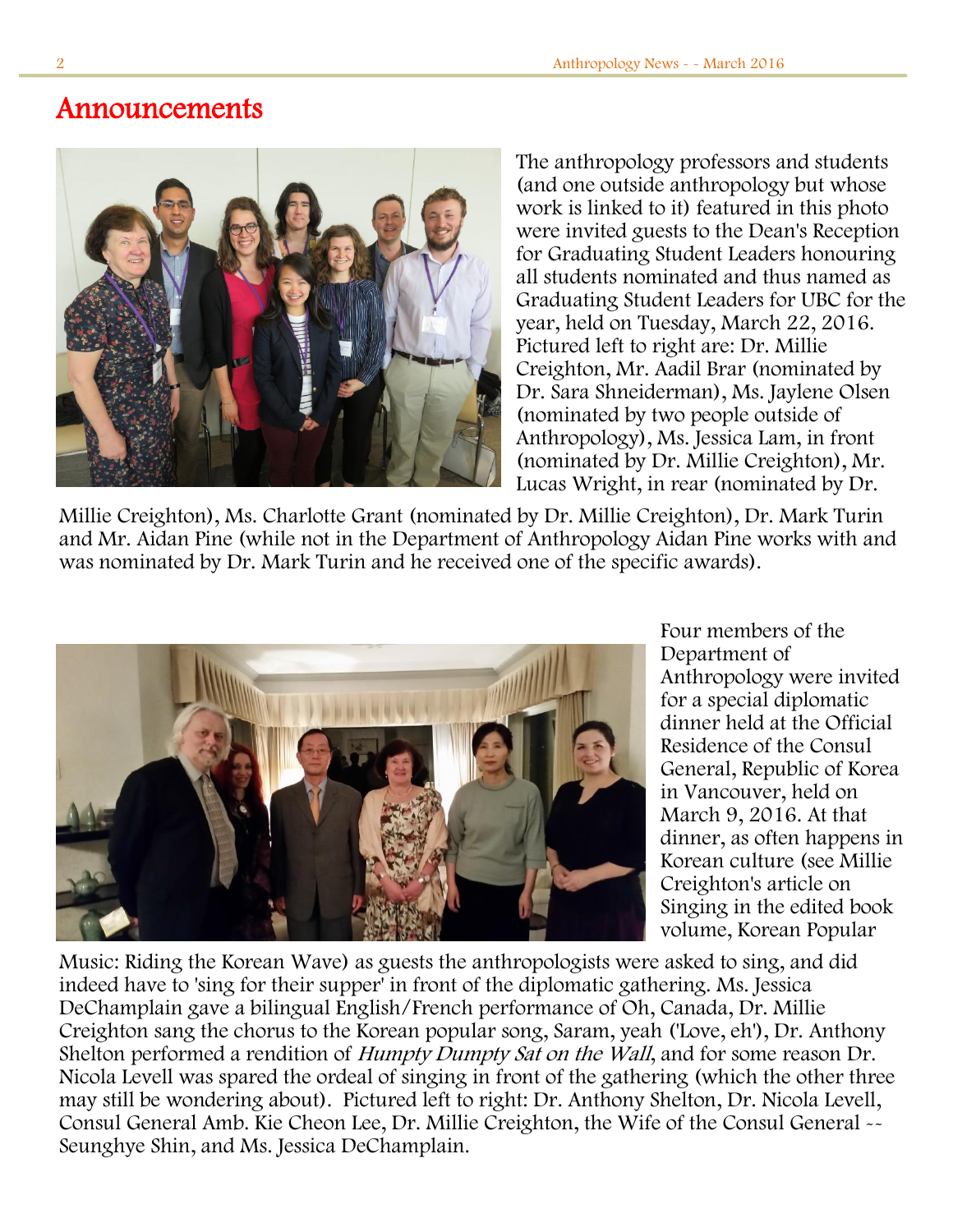# Presentations

#### Millie Creighton

2016 'Community Recovery in Tokhoku after 3.11' for a series of special events held at the Centre for Japanese Research and Choi Building, University of British Columbia on March 9, 2016 in commemoration of the fifth anniversary of the triple disasters (earthquake, tsunami, and nuclear meltdown) in Japan on March 11, 2011.

Ezra Anton Greene, Patricia Johnston, Jonathan Luedee, Mark Stoller, Martina Volfova and Krista Zawadski

2016 Wising Up: Learning to Share Knowledge between Canada's Northern Communities and Southern Classrooms. http://wisingup.arts.ubc.ca. Teaching Learning and Enhancement Fund Pilot Project.

### Ezra Anton Greene and Jonathan Luedee

2016 "Caribou Co-Management." Pilot presentation of Wising-Up: Module 1 in GEOG 497: The Arctic. Vancouver, BC. March 15 and 17, 2016.

### Mark Turin

2016 Invited keynote presentation at 'Language, Power and Identity in Asia: Creating and Crossing Language Boundaries', organized by International Institute for Asian Studies (IIAS), in collaboration with LeidenGlobal and the Language Museum (Leiden), The Netherlands, 14- 16 March 2016.

# Publications

### Ciara Kierans, Kirsten Bell and Carol Kingdon

2016 Social and Cultural Perspectives on Health, Technology and Medicine: Old Concepts, New Problems. London: Routledge.

### Kirsten Bell and Judith Green

2016 Editorial: On the perils of invoking neoliberalism in public health critique. Critical Public Health 26(3): 239-243.

#### Kirsten Bell

2016 Review of addicted.pregnant.poor by Kelly Ray Knight. Somatosphere, 25 February. Available at: [http://somatosphere.net/2016/02/kelly-ray-knights-addicted-pregnant](http://somatosphere.net/2016/02/kelly-ray-knights-addicted-pregnant-poor.html)[poor.html](http://somatosphere.net/2016/02/kelly-ray-knights-addicted-pregnant-poor.html)

### Robin Ridington

2016 Reading Andre Alexis' Fifteen Dogs: An Apologue. in Canadian Literature225/Summer 2015:159-161.